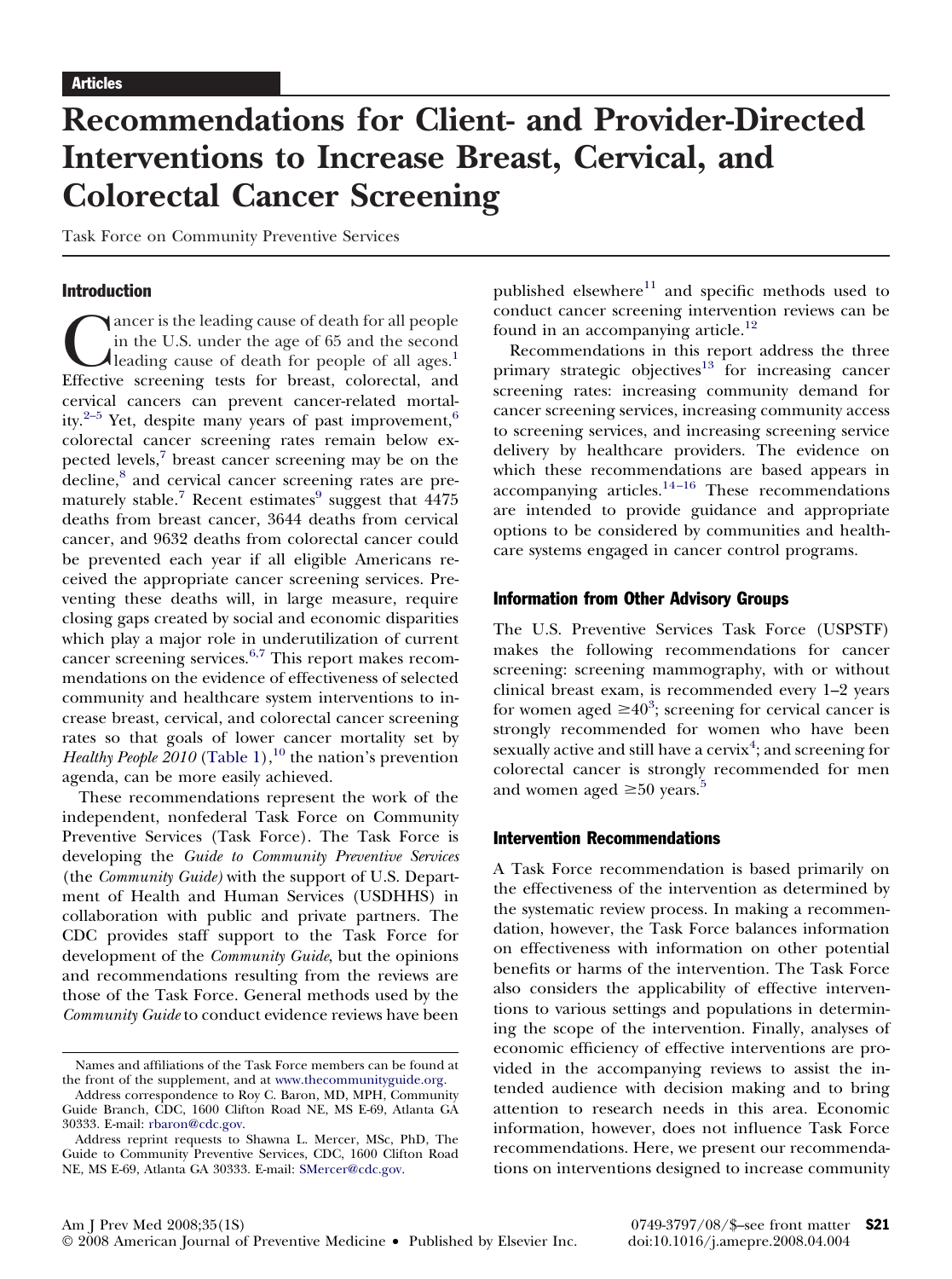<span id="page-1-0"></span>

| Table 1. Healthy People 2010 <sup>10</sup> goals for reducing deaths from breast, cervical, and colorectal cancers |                  |                            |                            |  |
|--------------------------------------------------------------------------------------------------------------------|------------------|----------------------------|----------------------------|--|
| Goal (objective #)                                                                                                 | Population       | 1998 baseline <sup>a</sup> | $2010$ target <sup>a</sup> |  |
| Reduce the breast cancer death rate (3-3)                                                                          | Females          | 27.9                       | 21.3                       |  |
| Reduce the death rate from cancer of the uterine cervix $(3-4)$                                                    | Females          | 3.0                        | 2.0                        |  |
| Reduce the colorectal cancer death rate (3-5)                                                                      | Total population | 21.2                       | 13.7                       |  |

a Per 100,000 population

demand for and access to breast, cervical, and colorectal cancer screening services, and to increase provider referral for and delivery of cancer screening. For rea-sons discussed in accompanying articles,<sup>[13–15](#page-4-0)</sup> effectiveness of client-directed interventions was studied separately for increasing breast cancer screening by mammography, cervical cancer screening by Pap test, and colorectal cancer screening by fecal occult blood test (unless otherwise noted). Effectiveness of providerdirected interventions was studied across all three cancer sites.[16](#page-4-0) The recommendations are summarized in Table 2.

An explanation of how these interventions were selected is presented in an accompanying article. $^{13}$  $^{13}$  $^{13}$ Detailed reviews of the evidence on effectiveness for increasing community demand and community access appears in two additional articles in this supplement, $14,15$  and evidence on effectiveness for increasing provider delivery of screening services in a third article.<sup>[16](#page-4-0)</sup>

## **Increasing Community Demand**

**Client reminders.** Client reminders or recalls (client reminders) are printed (letter or postcard) or telephone messages advising people that they are due (reminder) or late (recall) for screening. Client reminders may be enhanced by one or more of the following: a follow-up printed or telephone reminder; additional text or discussion with information about indications for, benefits of, and ways to overcome barriers to screening; or assistance in scheduling appointments. Tailored reminders (printed or verbal) addresses the individual's risk profile or other relevant characteristics, such as what keeps a specific client from seeking screening and what would encourage the client to be screened.

The Task Force recommends the use of client reminders to increase screening for breast and cervical cancer (by mammography and Pap test, respectively) on the basis of sufficient evidence of effectiveness. The

| Table 2. Increasing cancer screening: summary of findings by cancer site and screening method |                                                                           |                                                        |                                                        |  |
|-----------------------------------------------------------------------------------------------|---------------------------------------------------------------------------|--------------------------------------------------------|--------------------------------------------------------|--|
| <b>Intervention</b>                                                                           | Breast cancer/mammography Cervical cancer/Pap test Colorectal cancer/FOBT |                                                        |                                                        |  |
| Increasing community demand                                                                   |                                                                           |                                                        |                                                        |  |
| <b>Client reminders</b>                                                                       | Recommended (strong<br>evidence)                                          | Recommended (strong<br>evidence)                       | Recommended<br>(sufficient evidence)                   |  |
| <b>Client incentives alone</b>                                                                | Insufficient evidence to<br>determine effectiveness                       | Insufficient evidence to<br>determine<br>effectiveness | Insufficient evidence to<br>determine<br>effectiveness |  |
| Mass media alone                                                                              | Insufficient evidence to<br>determine effectiveness                       | Insufficient evidence to<br>determine<br>effectiveness | Insufficient evidence to<br>determine<br>effectiveness |  |
| Small media                                                                                   | <b>Recommended</b> (strong<br>evidence)                                   | <b>Recommended</b> (strong<br>evidence)                | <b>Recommended</b> (strong<br>evidence)                |  |
| Group education                                                                               | Insufficient evidence to<br>determine effectiveness                       | Insufficient evidence to<br>determine<br>effectiveness | Insufficient evidence to<br>determine<br>effectiveness |  |
| One-on-one education                                                                          | <b>Recommended</b> (strong<br>evidence)                                   | <b>Recommended</b> (strong<br>evidence)                | Insufficient evidence to<br>determine<br>effectiveness |  |
| Increasing community access                                                                   |                                                                           |                                                        |                                                        |  |
| <b>Reducing structural barriers</b>                                                           | <b>Recommended</b> (strong<br>evidence)                                   | Insufficient evidence to<br>determine<br>effectiveness | <b>Recommended</b> (strong<br>evidence)                |  |
| Reducing out-of-pocket costs                                                                  | <b>Recommended</b> (sufficient<br>evidence)                               | Insufficient evidence to<br>determine<br>effectiveness | Insufficient evidence to<br>determine<br>effectiveness |  |
| Increasing provider delivery and referral                                                     |                                                                           |                                                        |                                                        |  |
| Provider assessment and feedback                                                              | Recommended (sufficient evidence)                                         |                                                        |                                                        |  |
| <b>Provider incentives</b>                                                                    | Insufficient evidence to determine effectiveness                          |                                                        |                                                        |  |

FOBT, fecal occult blood test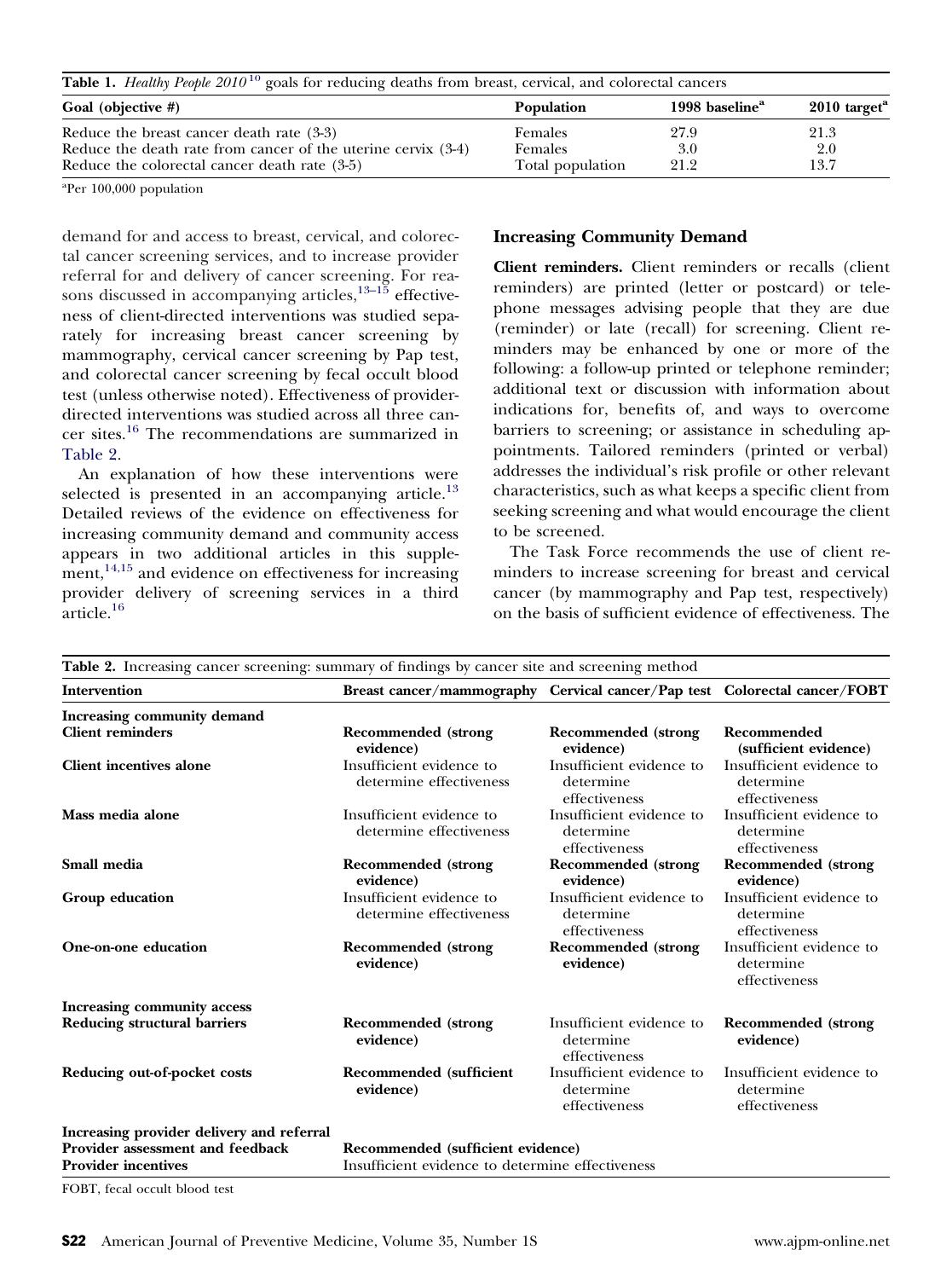Task Force recommends the use of client reminders to increase screening for colorectal cancer by fecal occult blood test (FOBT) on the basis of sufficient evidence of effectiveness. Evidence is insufficient, however, to determine whether client reminders are effective in increasing colorectal cancer screening by flexible sigmoidoscopy, colonoscopy, or double contrast barium enema, because no studies evaluating these screening procedures were identified.

**Client incentives.** Client incentives are small, noncoercive rewards (e.g., cash or coupons) to motivate people to seek cancer screening for themselves or to encourage others (e.g., family members, close friends) to seek screening. Incentives are distinct from interventions designed to improve access to services (e.g., transportation, child care, reducing out-of-pocket client costs), which are considered separately.

A review of available scientific evidence identified no studies evaluating the use of incentives alone. Therefore, the Task Force finds insufficient evidence to determine the effectiveness of client incentives alone in increasing screening for breast, cervical, or colorectal cancers.

**Mass media.** Mass media—including television, radio, newspapers, magazines, and billboards—are used to communicate educational and motivational information in community or larger scale intervention campaigns.

A review of available scientific evidence identified only two studies of adequate quality that evaluated the use of mass media alone to promote cervical cancer screening. These studies reported positive findings but had some methodologic limitations. No studies were found evaluating its use to promote breast or colorectal cancer screening. Therefore, the Task Force finds insufficient evidence to determine the effectiveness of mass media alone in increasing screening for breast, cervical, or colorectal cancer.

**Small media.** Small media include videos and printed materials such as letters, brochures, pamphlets, flyers, or newsletters, which convey educational and motivational information on indications for, benefits of, and ways to overcome barriers to screening. The messages contained in these materials may or may not be tailored to specific people based on unique psychological and behavioral characteristics as derived from individual assessments. These materials can be distributed through community settings or healthcare systems.

The Task Force recommends the use of small media to increase screening for breast cancer, cervical cancer, and colorectal cancer (by FOBT) on the basis of strong evidence of effectiveness. Evidence is insufficient, however, to determine whether small media are effective in increasing colorectal cancer screening by flexible sigmoidoscopy, colonoscopy, or double contrast barium

enema because no studies evaluating these screening procedures were identified.

**Group education.** Group education sessions to inform and motivate people to seek recommended screenings are usually conducted by health professionals or trained laypeople, using slide presentations or other teaching aids in a lecture or interactive setting.

The Task Force finds insufficient evidence to determine the effectiveness of group education in increasing screening for breast cancer (based on inconclusive findings), cervical cancer (based on a small number of studies with inconsistent findings and methodologic limitations), and colorectal cancer (based on a single study with mixed results).

**One-on-one education.** One-on-one education delivers educational and motivational messages in person or by telephone. Sessions can be held in medical, community, worksite, or home settings and information can be conveyed by healthcare workers or other health professionals, lay health advisors, or volunteers. As with small media (see above), interventions can be untailored to address a general target population or tailored to reach specific individuals based on unique psychological and behavioral characteristics as derived from individual assessments. As defined for these reviews, one-on-one education may include an accompanying small media or client reminder component.

The Task Force recommends the use of one-on-one education to increase screening for breast and cervical cancers on the basis of strong evidence of effectiveness. There is insufficient evidence to determine the effectiveness of this intervention in increasing screening for colorectal cancer because only two studies (each with some methodologic limitations) were found.

## **Increasing Community Access**

**Reducing structural barriers.** Structural barriers are nonmonetary obstacles that impede access to screening, such as inconvenient hours or locations for screening, complex administrative procedures, the need for multiple clinic visits, or lack of needed translation services. Efforts to reduce structural barriers may be combined with measures to provide client education, information about program availability, or measures to reduce out-of-pocket costs.

The Task Force recommends reducing structural barriers to increase screening for breast and colorectal cancers (by mammography and FOBT, respectively) on the basis of strong evidence of effectiveness. Evidence is insufficient, however, to determine whether reducing structural barriers is effective in increasing colorectal cancer screening by flexible sigmoidoscopy, colonoscopy, or double contrast barium enema, because no studies using these screening procedures were identified. Evidence was also insufficient to determine the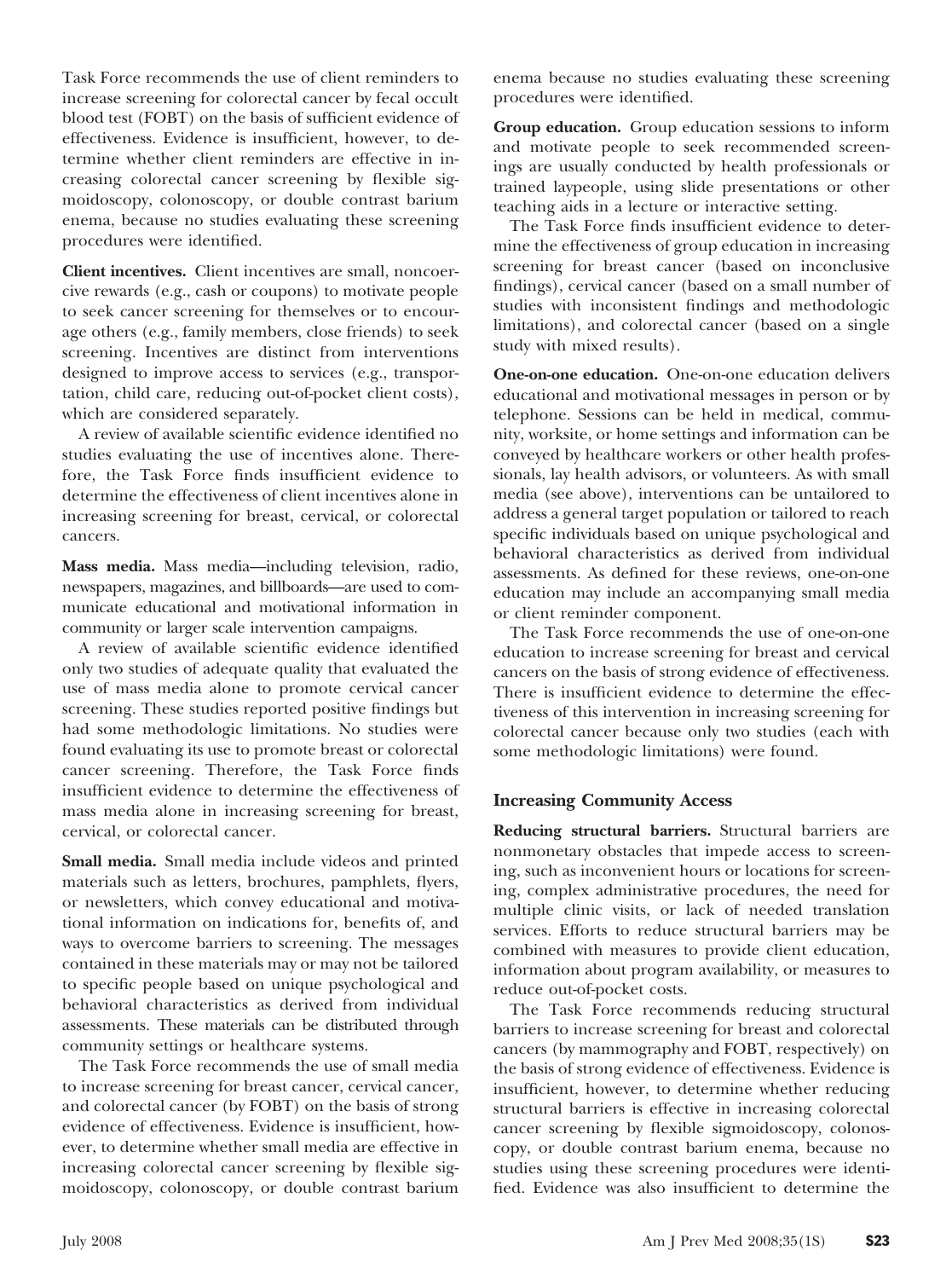effectiveness of the intervention in increasing screening for cervical cancer because only two relevant studies were identified, and these had some methodologic limitations.

**Reducing out-of-pocket costs to clients.** These interventions attempt to minimize or remove economic barriers that impede client access to cancer screening services. Costs can be reduced through a variety of approaches, including vouchers, reimbursements, reduction in copays, or adjustments in federal or state insurance coverage. Efforts to reduce client costs may be combined with measures to provide client education, information about program availability, or measures to reduce structural barriers.

The Task Force recommends reducing out-of-pocket costs to clients to increase screening for breast cancer on the basis of sufficient evidence of effectiveness. There is insufficient evidence to determine the effectiveness of this intervention in increasing screening for cervical or colorectal cancer because too few (cervical cancer) or no (colorectal cancer) studies were identified.

## **Increasing Provider Delivery**

Provider assessment and feedback. Provider assessment and feedback interventions are intended to evaluate provider performance in delivering or offering screening to clients (assessment) and then present providers with information about their performance in providing screening (feedback). Feedback can address the performance of a group of providers or an individual provider, and can include a comparison of that performance with a goal or standard.

On the basis of sufficient evidence of effectiveness in increasing screening for breast cancer (mammography), cervical cancer (Pap test), and colorectal cancer (FOBT), the Task Force recommends the use of provider assessment and feedback interventions. Evidence was insufficient, however, to determine the effectiveness of this intervention in increasing colorectal cancer screening using methods other than FOBT.

Provider incentives. Provider incentives are rewards (direct or indirect) intended to motivate providers to perform cancer screening or make appropriate referral for their patients to receive these services. Rewards are often monetary, but can also include nonmonetary incentives (e.g., continuing medical education credit). Because some form of assessment is needed to determine whether providers receive rewards, an assessment component may be included in the intervention.

The Task Force found insufficient evidence to determine the effectiveness of provider incentives in increasing screening for breast, cervical, or colorectal cancers because too few studies qualified for review, and those that did showed inconsistent results.

## Interpreting and Using the Recommendations

Increasing community demand, increasing community access, and increasing provider delivery or referral are primary strategic objectives to be addressed when considering options for promoting adherence to breast, cervical, and colorectal cancer screening at recommended intervals. The Task Force recommendations described in this article are based on systematic reviews of evidence from studies of community- and systemsbased interventions designed to meet these objectives.

These recommendations are intended to highlight effective interventions, which should be considered over alternatives without documented effectiveness when deciding among possible approaches to increasing cancer screening. At the same time, these recommendations are neither intended nor expected to be applicable in all situations. Decision makers and implementers should bear in mind that an understanding of local context—including known barriers to screening in the target population(s), available resources, and what can be adapted to delivery—is essential to the process of identifying locally appropriate strategies and selecting feasible intervention approaches. The systematic collection of qualitative and quantitative data can be an extremely helpful tool for developing a more thorough understanding of the local context. Once that context is clearly understood, the recommendations presented here and the evidence on applicability in the accompanying evidence reviews $^{14-16}$  can be used to help select appropriate interventions.

In many circumstances, it may be appropriate to implement two or more interventions. A single intervention might not adequately address multiple barriers that contribute to low screening rates within a community or that prevent individuals who are hard to reach from adhering to screening recommendations. For example, some target populations may require interventions that increase both access to services and the knowledge and motivation (demand) to seek them. Alternatively, when barriers to screening are primarily related to either access or demand, multiple intervention approaches may be required to overcome them. For instance, reducing both a structural barrier and out-of-pocket costs may be required to increase access substantially for some communities or individuals. Alternatively, client reminders may be adequate to increase demand within a subset of the community already motivated to be screened, but more direct or intense one-on-one education may be necessary for a subset that is less ready for screening.

It is beyond the scope of this report to provide detailed information on how to effectively select, implement, and sustain the interventions recommended here. Some information and assistance is available through online tools, such as those available at Cancer Control PLANET ([http://cancercontrolplanet.cancer.](http://cancercontrolplanet.cancer.gov/)